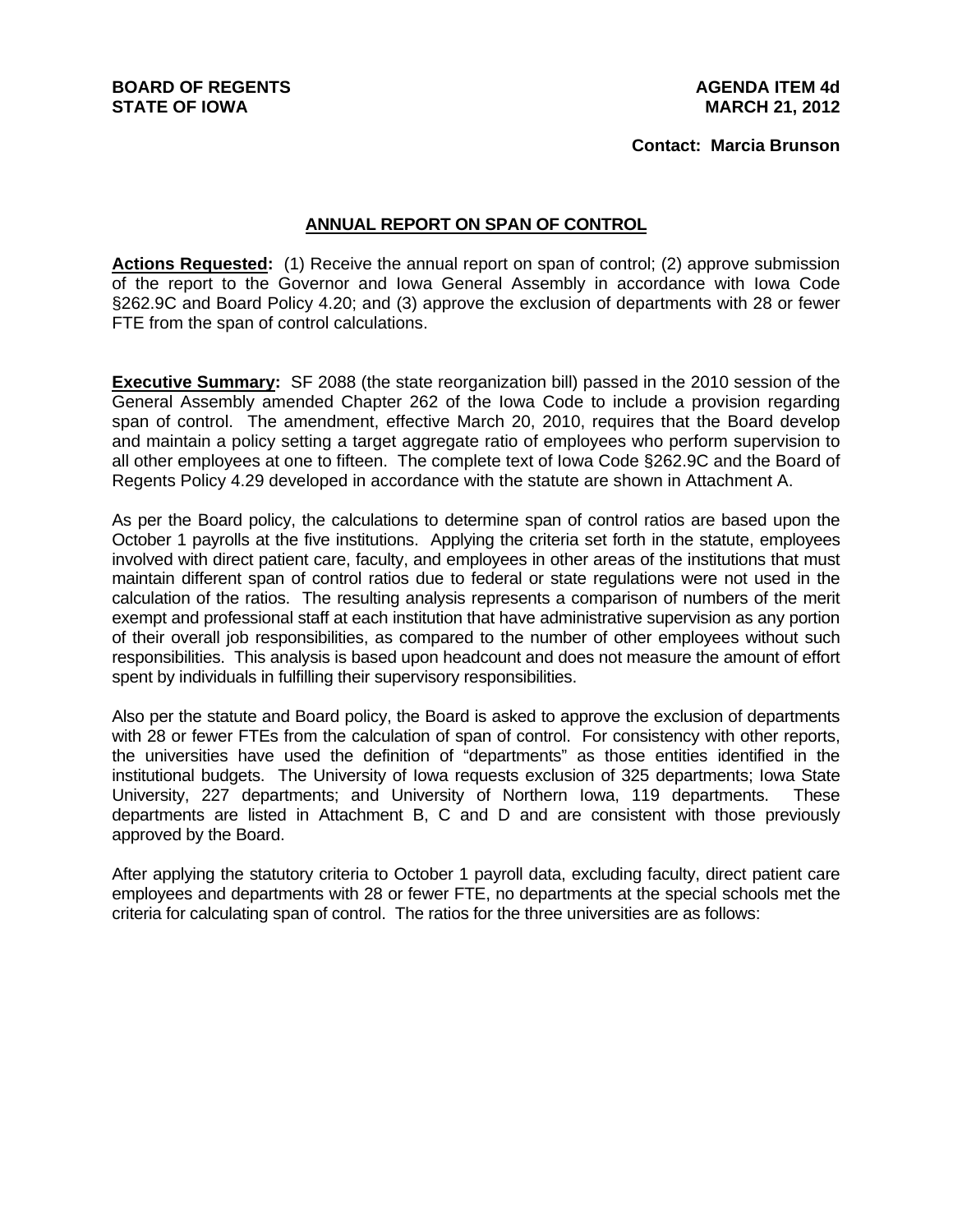|                              | 2010    | 2011    |
|------------------------------|---------|---------|
| University of Iowa           | 1/11.66 | 1/11.22 |
| <b>Iowa State University</b> | 1/19.42 | 1/16.42 |
| University of Northern Iowa  | 1/14.78 | 1/15.02 |

The institutions continue to seek the most efficient and effective staffing mix to achieve and maintain excellence in fulfillment of their threefold mission of teaching, research and service. Each of the institutions has unique considerations impacting the individual calculations. This span of control analysis is one consideration in determination of the appropriate staffing mix for each institution, along with the skills and expertise to perform the various forms of work required, the degree of oversight and regulation required in each context, the risk of errors and other considerations balancing efficiency with the quality and effectiveness of the work. The universities will continue to examine span of control as one of these considerations as they continue to provide annual reports to the Board, along with other analysis provided as part of the annual Comprehensive Human Resources Report.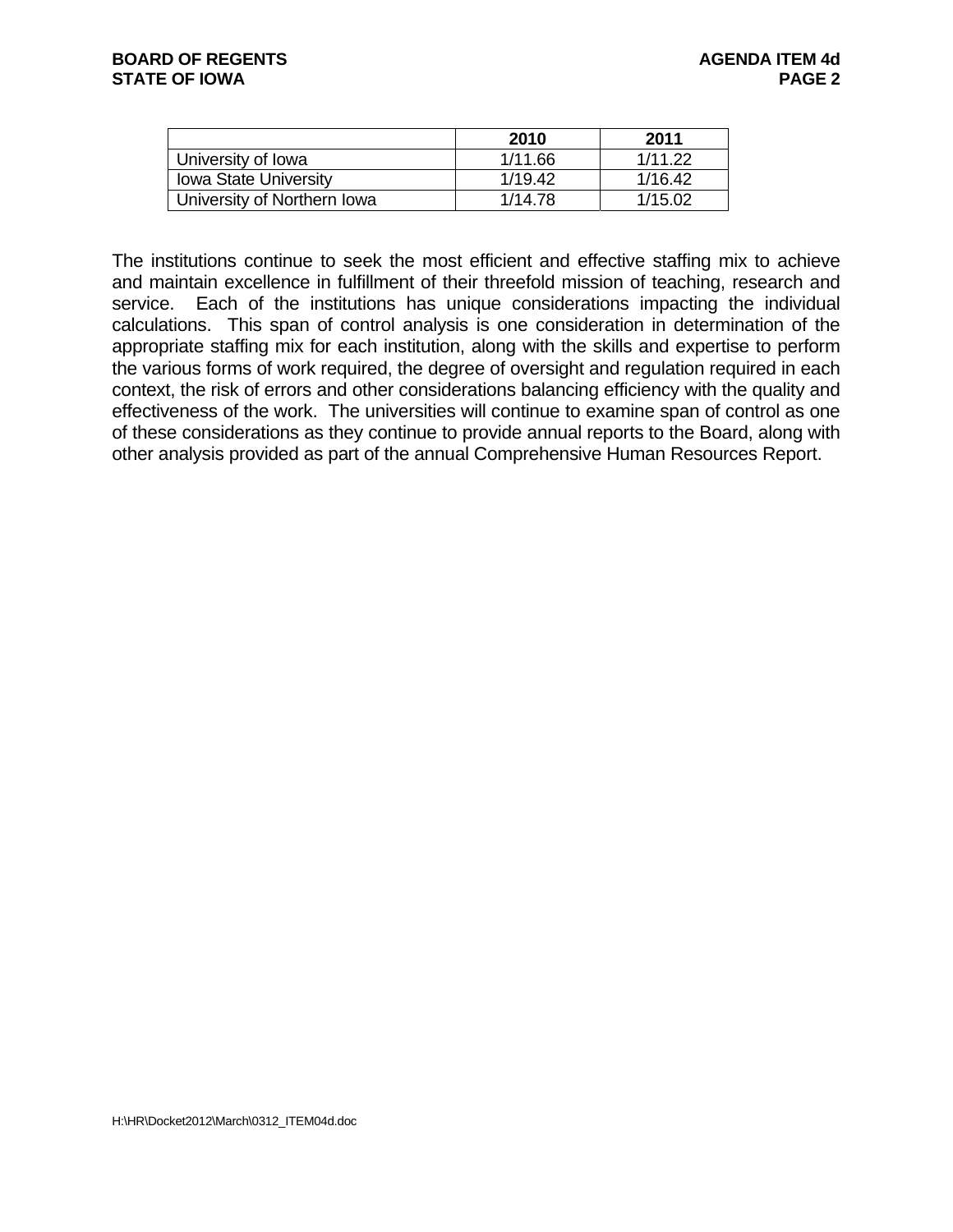#### **Iowa Code §262.9C Span of control policy**

- 1. The state board of regents shall develop and maintain a policy regarding the aggregate ratio of the number of employees per supervisory employee at each of the institutions under the control of the board subject to the requirements of this section.
- 2. The target span of control aggregate ratio of supervisory employees to other employees shall be one to fifteen. The target span of control ratio shall not apply to employees involved with direct patient care, faculty, and employees in other areas of the institutions that must maintain different span of control ratios due to federal or state regulations.
- 3. For the purposes of this section, *"supervisory employee"* means a public employee who is not a member of a collective bargaining unit and who has authority, in the interest of a public employer, to hire, transfer, suspend, lay off, recall, promote, discharge, assign, reward, or discipline other public employees, to direct such public employees, or to adjust the grievances of such public employees, or to effectively recommend any such action.
- 4. The policy shall allow departments within an institution under the control of the state board of regents with twenty-eight or fewer full-time equivalent employee positions to be granted an exception to the policy by the board. Departments applying for an exception shall file a statement of need with the applicable institutional human resources office and the office shall make a recommendation to the state board of regents.
- 5. The state board of regents shall present an interim report to the governor and general assembly on or before April 1, 2010, with annual updates detailing the effects of the policy on the composition of the workforce, cost savings, efficiencies, and outcomes. In addition, the report and annual updates shall identify those departments within each institution under the control of the board granted an exception by the board to the policy as provided in this section.

#### **Board of Regents Policy -- 4.20 Span of Control**

As required by Iowa Code Subsection 262.9C, the target aggregate ratio of supervisory employees to other employees at institutions governed by the Board of Regents shall be one to fifteen.

Exempted from the target aggregate span of control ratio are employees involved with direct patient care, faculty and employees in other areas of the institutions that must maintain different span of control ratios due to federal or state regulations.

Departments within the Board of Regents enterprise with 28 or fewer full-time equivalent employees may also be granted an exception to this policy by specific approval of the Board of Regents. The request for an exception shall be brought forward by the institutional human resources offices as a recommendation to the Board.

On or before April 1 of each year, a report shall be filed with the Governor and the General Assembly detailing the effects of this policy on the composition of the workforce, cost savings, efficiencies and outcomes. The report shall also identify any department granted an exception by the Board to the policy. The report shall be compiled using payroll data as of October 1 of each year and shall be submitted to the Board for its approval prior to submission to the Governor and General Assembly.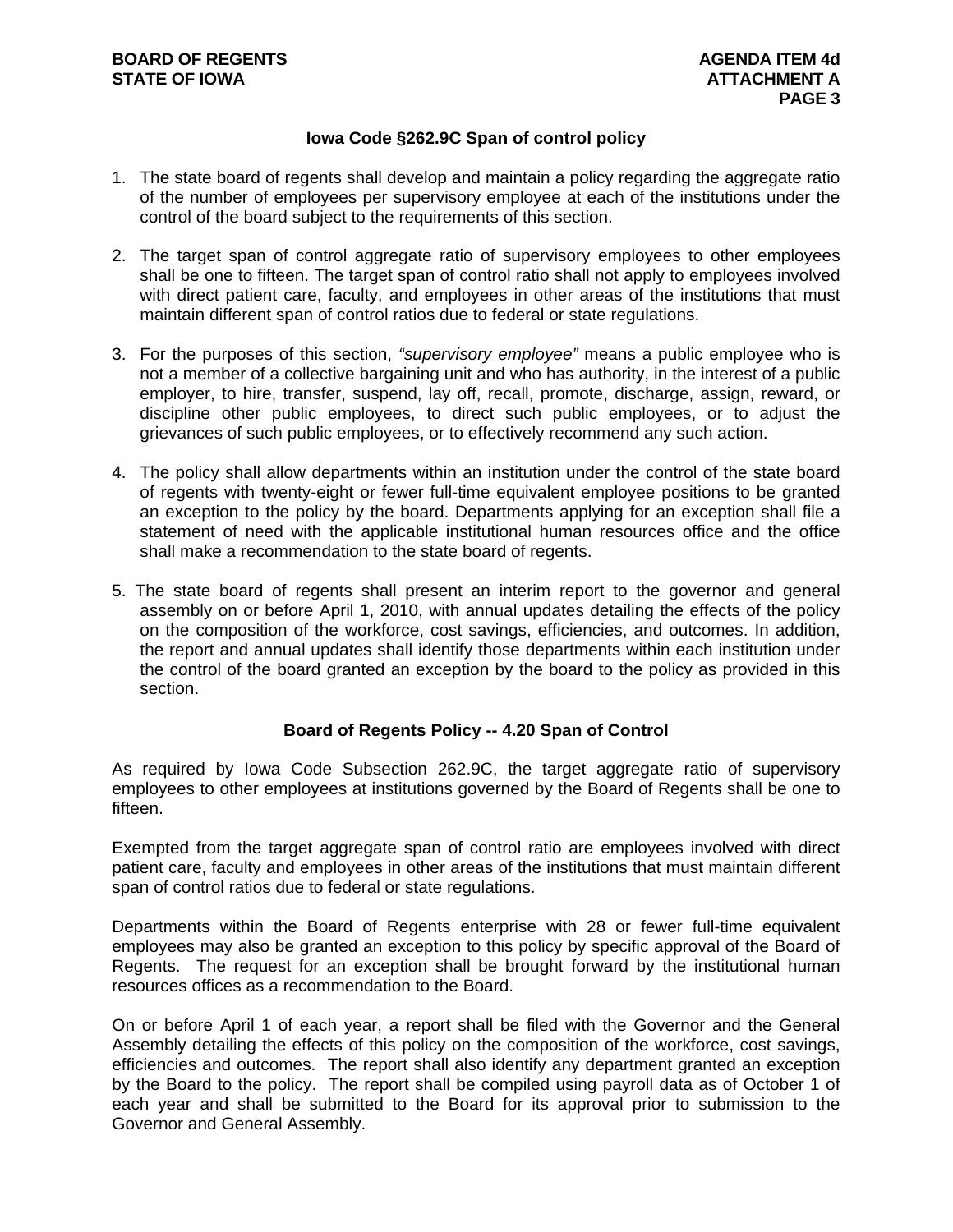#### **UNIVERSITY OF IOWA DEPARTMENTS WITH 28 OR FEWER FTE**

| Accounting/Tippie College of Business                                     |
|---------------------------------------------------------------------------|
| Accounts Payable & Travel/VP Finance & Operations                         |
| Administration/Center for Disabilities & Development                      |
| Administration/Spec Child Health Services-M&R                             |
| Administration/Student Health                                             |
| Administration/UIHC                                                       |
| <b>Administration/VP Medical Affairs</b>                                  |
| Aerospace Studies/Office of the Provost                                   |
| Air & Mobile Critical Care/UIHC                                           |
| Alumni Services/VP Strategic Communication                                |
| Ambulatory Care Clinic/Psychiatric Hospital                               |
| American Studies/College of Liberal Arts & Sciences                       |
| Anesthesiology/UIHC                                                       |
| Anthropology/College of Liberal Arts & Sciences                           |
| Art & Art History/College of Liberal Arts & Sciences                      |
| Art Museum/Office of the Provost                                          |
| Associate VP Finance and CFO, UIHC/VP Medical Affairs                     |
| Associate VP, UIHC and CMO/VP Medical Affairs                             |
| <b>Athletics Facility/Athletics</b>                                       |
| Banquets and Catering/Student Life                                        |
| Belin-Blank Intnl Center/College of Education                             |
| Biocatalysis/Bioprocessing Center/VP Research                             |
| Biochemistry/Carver College of Medicine                                   |
| <b>BIOE/UIHC</b>                                                          |
| Biomedical Engineering/College of Engineering                             |
| Broadcasting Services/VP Strategic Communication                          |
| Business Administration-College/Tippie College of Business                |
| Business Administration-Undergraduate/Tippie College of Business          |
| Business Managers Office/VP Finance & Operations                          |
| <b>Business Services Administration/VP Finance &amp; Operations</b>       |
| Campus Dining Administration/Student Life                                 |
| <b>Campus Dining Operations/Student Life</b>                              |
| Cancer Center Support Administration/UIHC                                 |
| Capital Management/UIHC                                                   |
| Cardiothoracic Surgery/Carver College of Medicine                         |
| Cardiovascular Center/Carver College of Medicine                          |
| Career Center/Office of the Provost                                       |
| CDD Information Technology Services/Center for Disabilities & Development |
| CDD Scheduling/Center for Disabilities & Development                      |
| CDD-Food & Nutrition Services/Center for Disabilities & Development       |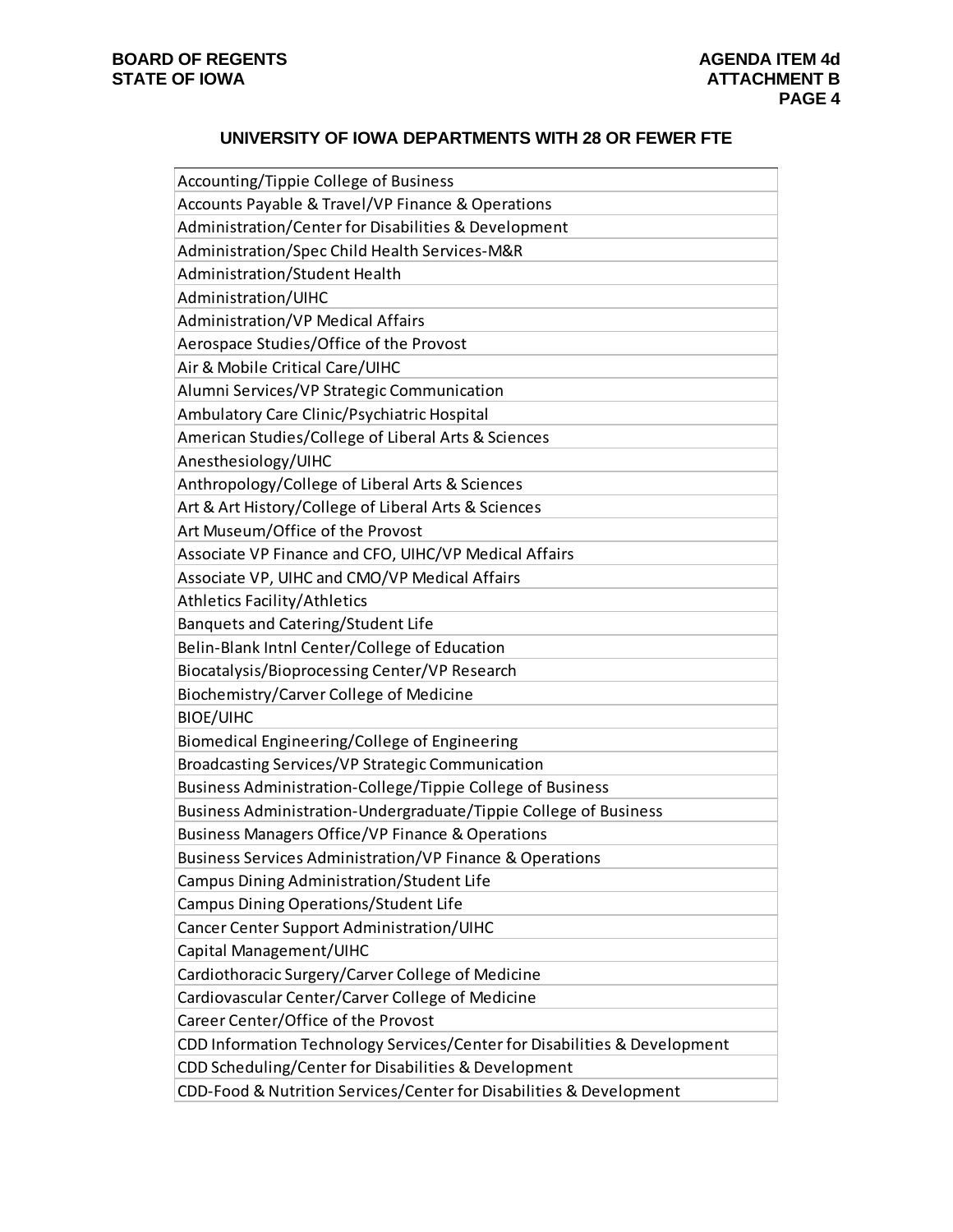| Cent Elect Microscopy Facility/VP Research                              |
|-------------------------------------------------------------------------|
| Center Bioinformatics Comput Biology/College of Engineering             |
| Center for Advanced Studies In Measures & Assess/College of Education   |
| Center for Diversity and Enrichment/Office of the President             |
| Center for Public Health Statistics/College of Public Health            |
| Center for Student Involvement and Leadership/Student Life              |
| Center for Teaching/Office of the Provost                               |
| Center on Aging/Carver College of Medicine                              |
| Central Mail System/VP Finance & Operations                             |
| Chemical & Biochemical Engineering/College of Engineering               |
| Chemistry/College of Liberal Arts & Sciences                            |
| Chief Diversity Office/Office of the President                          |
| Childrens Network Telethon/UIHC                                         |
| Cinema & Comparative Literature/College of Liberal Arts & Sciences      |
| Civil-Environmental Engineering/College of Engineering                  |
| Classics/College of Liberal Arts & Sciences                             |
| Clinical Enterprise Initiatives/UIHC                                    |
| Clinical Research Resources/Inst for Clinical and Translational Science |
| Clinical Staff Office/UIHC                                              |
| Clinics/Student Health                                                  |
| Communication Sciences and Disorders/College of Liberal Arts & Sciences |
| Communication Studies/College of Liberal Arts & Sciences                |
| Community & Behavioral Health/College of Public Health                  |
| Computer Science/College of Liberal Arts & Sciences                     |
| Consultation & Res Med Educ/Carver College of Medicine                  |
| Continuing Education/Carver College of Medicine                         |
| Continuing Education/College of Pharmacy                                |
| Contracts & Assignments/Student Life                                    |
| Creative Writing/College of Liberal Arts & Sciences                     |
| C-Stores/Student Life                                                   |
| CTR Health Effect of Environment/VP Research                            |
| Dance/College of Liberal Arts & Sciences                                |
| Dentistry Administration/College of Dentistry                           |
| Dermatology/Carver College of Medicine                                  |
| Disability Resource Library/Center for Disabilities & Development       |
| Division of Continuing Education/Continuing Education                   |
| Division of Drug Information Services/College of Pharmacy               |
| Division of Performing Arts/College of Liberal Arts & Sciences          |
| Division of Sponsored Programs/VP Research                              |
| Dows Institute-Research/College of Dentistry                            |
| Dual Career Network/Office of the Provost                               |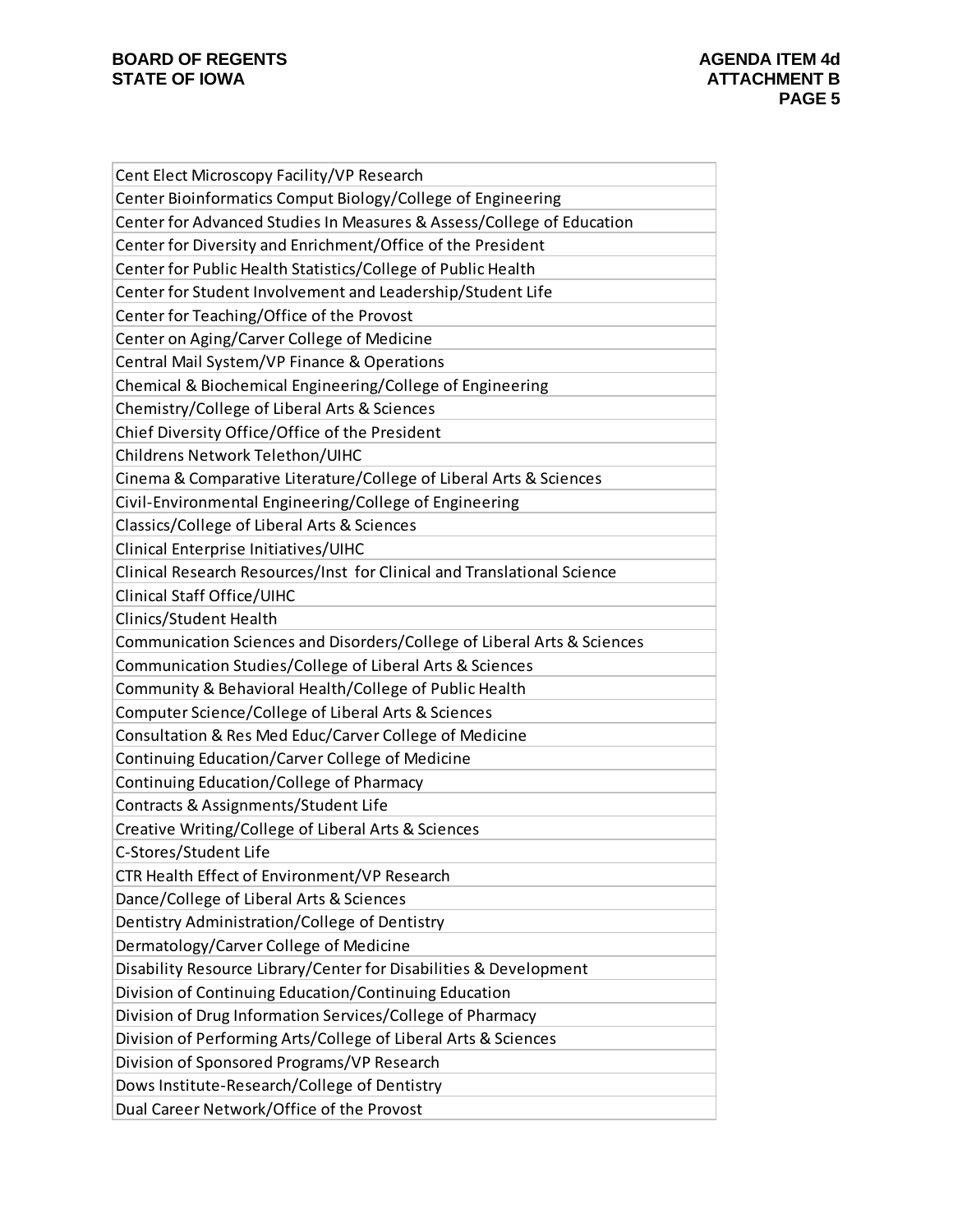| Economics/Tippie College of Business                            |
|-----------------------------------------------------------------|
| Educ Policy & Leadership Studies/College of Education           |
| Education Administration/College of Education                   |
| Electrical-Computer Engineering/College of Engineering          |
| <b>Emergency Medicine/Carver College of Medicine</b>            |
| Employment Policies Group/Center for Disabilities & Development |
| EMSLRC/UIHC                                                     |
| Endodontics/College of Dentistry                                |
| Engineering Administration/College of Engineering               |
| Engineering Computer Network/College of Engineering             |
| Engineering Electronics Shop/College of Engineering             |
| Engineering Mechanical Shop/College of Engineering              |
| English as Second Language/College of Liberal Arts & Sciences   |
| English/College of Liberal Arts & Sciences                      |
| Environmental Health and Safety/VP Research                     |
| EPSDT Services Program/Spec Child Health Services-M&R           |
| Equal Opportunity and Diversity/Office of the President         |
| Evaluation & Assessment Center/College of Education             |
| Evaluation & Examination Service/Office of the Provost          |
| Facilities Administration/Student Life                          |
| Facilities Management-GEF/VP Finance & Operations               |
| Facilities Management-Inventory/VP Finance & Operations         |
| Facilities Management-Surplus/VP Finance & Operations           |
| Facility Services Admin/UIHC                                    |
| Faculty Practice Administration/College of Nursing              |
| Family Dentistry/College of Dentistry                           |
| Family Medicine/Carver College of Medicine                      |
| Finance & University Services/VP Finance & Operations           |
| Finance/Tippie College of Business                              |
| <b>Financial Operations/VP Medical Affairs</b>                  |
| Financial Planning and Decision Support/VP Medical Affairs      |
| Fiscal Services/Spec Child Health Services-M&R                  |
| Food & Nutrition Services/Psychiatric Hospital                  |
| General Counsel/Office of the General Counsel                   |
| Geography/College of Liberal Arts & Sciences                    |
| Geoscience/College of Liberal Arts & Sciences                   |
| Global Region Environmental Research Center/VP Research         |
| Governmental Relations/Office of the President                  |
| Graduate College Administration/Graduate College                |
| <b>Graduate Medical Education/UIHC</b>                          |
| Grants & Contracts/Spec Child Health Services-M&R               |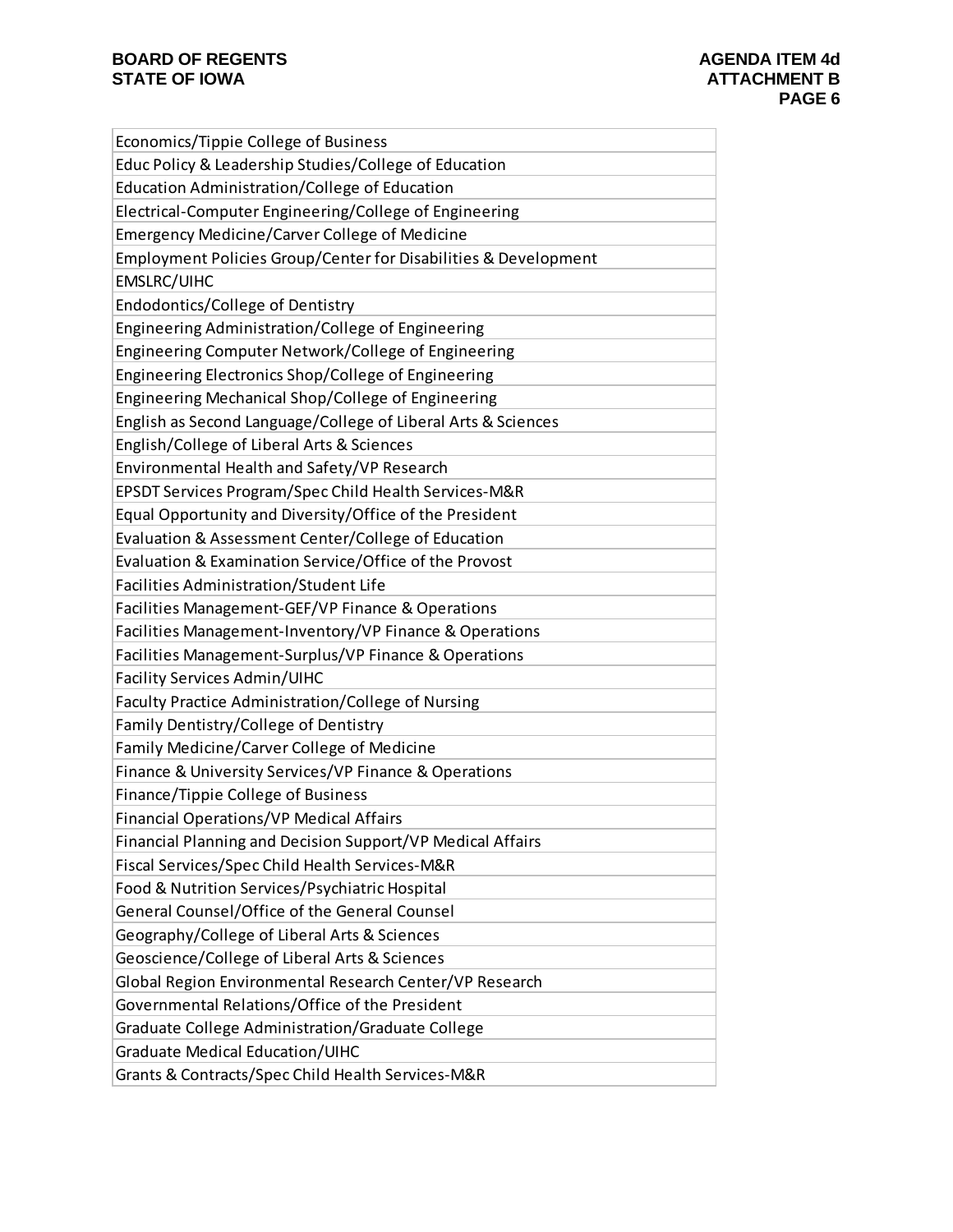| Grants & Special Projects/Spec Child Health Services-M&R                        |
|---------------------------------------------------------------------------------|
| Grounds/UIHC                                                                    |
| Guest Services, Helen Rossi Guest House/UIHC                                    |
| Guest Services-info desk/UIHC                                                   |
| Hancher Auditorium/VP Strategic Communication                                   |
| Health and Disability Center/Center for Disabilities & Development              |
| Health and Human Physiology/College of Liberal Arts & Sciences                  |
| Health Care Human Resources/UIHC                                                |
| Health Iowa/Student Health                                                      |
| Health Management & Policy/College of Public Health                             |
| Health Policy and Government Relations/VP Medical Affairs                       |
| Health Protection Monitoring/UIHC                                               |
| Heart and Vascular Center/Carver College of Medicine                            |
| High-Res Mass Spect Facility/VP Research                                        |
| History/College of Liberal Arts & Sciences                                      |
| Honors Program/Office of the Provost                                            |
| Hospital Dentistry/College of Dentistry                                         |
| Hospital Graphics/UIHC                                                          |
| Hospital Stores/UIHC                                                            |
| Housekeeping & Grounds/Center for Disabilities & Development                    |
| Housekeeping & Grounds/Psychiatric Hospital                                     |
| Human Resources/VP Medical Affairs                                              |
| Human Subjects/IRB Office/VP Research                                           |
| Hygienic Laboratory-Administration/University Hygienic Lab                      |
| Hygienic Laboratory-Computer/University Hygienic Lab                            |
| Hygienic Laboratory-Other Support Services/University Hygienic Lab              |
| Hygienic Laboratory-REC/Acctg/University Hygienic Lab                           |
| IA Consortium Substance Abuse/VP Research                                       |
| IH Waiver Services/Spec Child Health Services-M&R                               |
| Informatics/Inst for Clinical and Translational Science                         |
| Information & Analysis/Spec Child Health Services-M&R                           |
| Inst for Clinical and Translational Science/Inst for Clinical and Translational |
| Science                                                                         |
| Institute for Public Health Practice/College of Public Health                   |
| Integrated Call Center Services/UIHC                                            |
| Integrated Strategic Planning/VP Medical Affairs                                |
| Interdepartmental Programs/Tippie College of Business                           |
| Interdisciplinary Programs/Graduate College                                     |
| Internal Audit/Office of the President                                          |
| International Office/VP Medical Affairs                                         |
| International Writing/Graduate College                                          |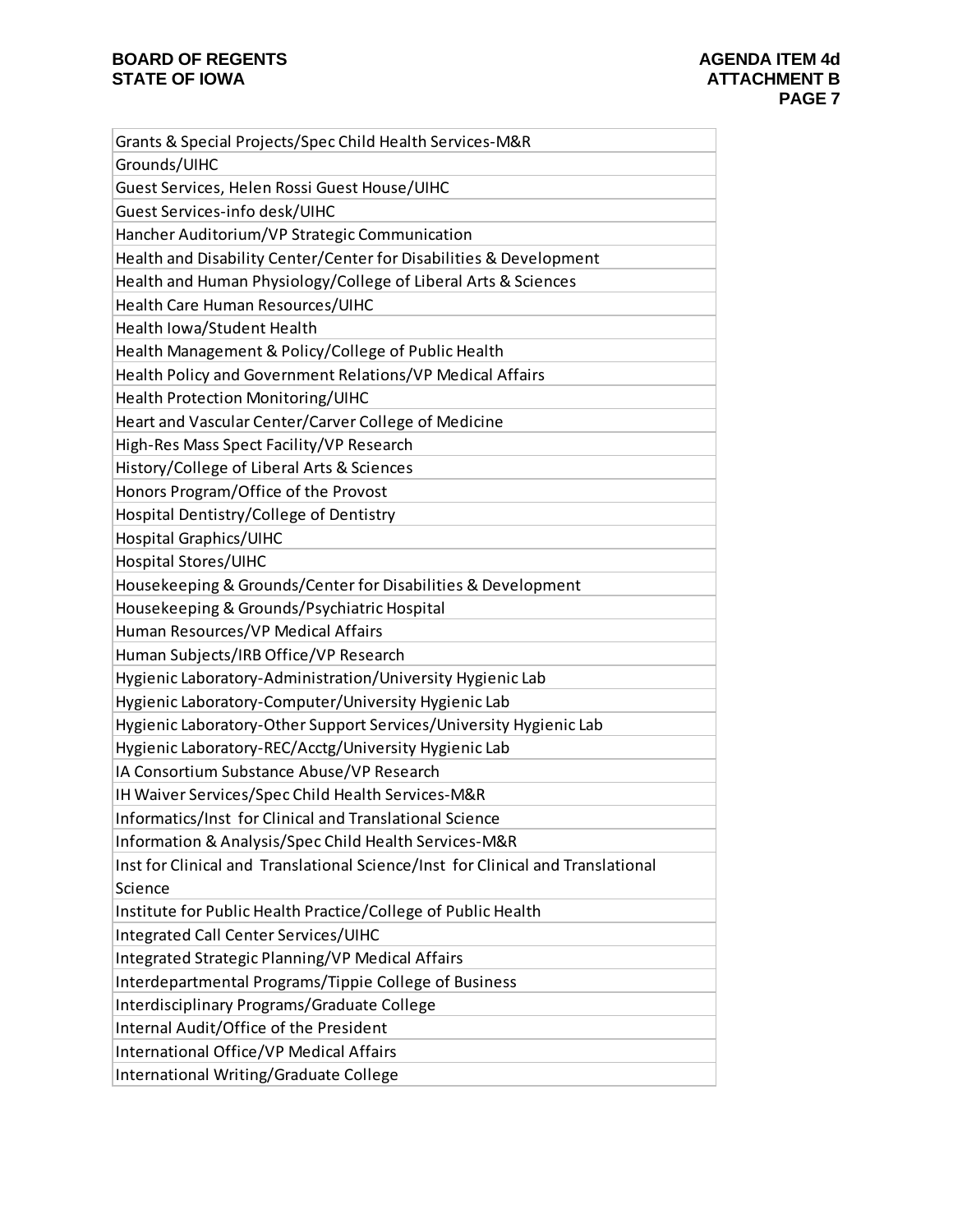| Iowa Lakeside Laboratory/Continuing Education                      |
|--------------------------------------------------------------------|
| Iowa Testing Programs/College of Education                         |
| ITS-CIO Office/Information Technology                              |
| ITS-Instructional Services/Information Technology                  |
| ITS-Research Services/Information Technology                       |
| ITS-Security Office/Information Technology                         |
| Journalism & Mass Communication/College of Liberal Arts & Sciences |
| Labor Center/Continuing Education                                  |
| Laundry & Linen Services/UIHC                                      |
| Laundry/VP Finance & Operations                                    |
| Law, HP & Disability Center/College of Law                         |
| Law-Central Admin, Facilities/College of Law                       |
| Law-Faculty/College of Law                                         |
| Law-Iowa Nonprofit Resource Center/College of Law                  |
| Law-Student Services Programs/College of Law                       |
| Learning Resource Center/College of Education                      |
| Level 1 Trauma Program/UIHC                                        |
| Library & Information Science/Graduate College                     |
| Mail Room/UIHC                                                     |
| Management & Organizations/Tippie College of Business              |
| Management Sciences/Tippie College of Business                     |
| Marketing/Tippie College of Business                               |
| Material Management/VP Finance & Operations                        |
| Material Services/UIHC                                             |
| Mathematics/College of Liberal Arts & Sciences                     |
| Mechanical Engineering/College of Engineering                      |
| Medical Ethics/Carver College of Medicine                          |
| Medical Instruments/UIHC                                           |
| Medical Museum/UIHC                                                |
| Medical Records/Spec Child Health Services-M&R                     |
| Medicinal Natural Products/College of Pharmacy                     |
| Military Science/Office of the Provost                             |
| Music/College of Liberal Arts & Sciences                           |
| Neurology/UIHC                                                     |
| Neurosurgery/Carver College of Medicine                            |
| Non-Hospital Units/UIHC                                            |
| Nursing Administration & General/College of Nursing                |
| Nursing Services/Center for Disabilities & Development             |
| Nursing/College of Nursing                                         |
| Nursing/Student Health                                             |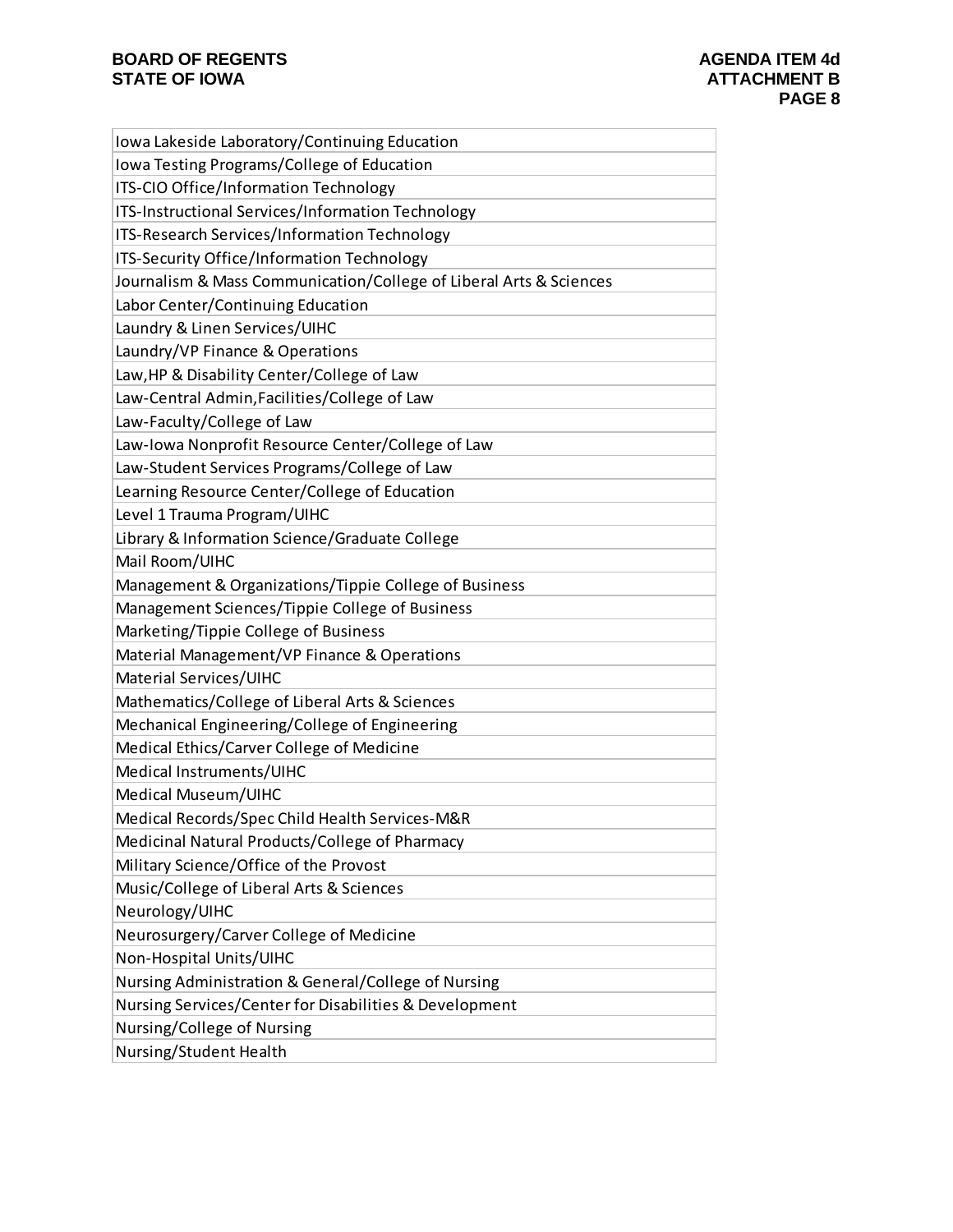| Obermann Center For Advanced Studies/VP Research                       |
|------------------------------------------------------------------------|
| Obstetrics & Gynecology/UIHC                                           |
| Ofc of Clinical Quality Safety and Performance Improvement/UIHC        |
| Ofc of Statewide Clinical Educ Prog/Carver College of Medicine         |
| Office of Management & Business Development/Tippie College of Business |
| Office of Student Services/College of Education                        |
| Office of the Provost/Office of the Provost                            |
| <b>Operations Excellence/UIHC</b>                                      |
| Operative Dentistry/College of Dentistry                               |
| Ophthalmology & Visual Science/UIHC                                    |
| Optical Science Tech Center OSTC/College of Liberal Arts & Sciences    |
| Oral & Maxillofacial Surgery/College of Dentistry                      |
| Oral Path, Radiology & Medicine/College of Dentistry                   |
| Organizations, Systems & Community/College of Nursing                  |
| Orthodontics/College of Dentistry                                      |
| <b>Outreach Clinics/UIHC Affiliates</b>                                |
| Parent, Child & Family/College of Nursing                              |
| Pastoral Services/UIHC                                                 |
| Patient Education/Center for Disabilities & Development                |
| Patient Financial Services/Psychiatric Hospital                        |
| Patient Financial Services/UIHC                                        |
| Patient Library/UIHC                                                   |
| Patient Representatives/UIHC                                           |
| Pediatric Dentistry/College of Dentistry                               |
| Pediatrics/UIHC                                                        |
| Pentacrest Museums/VP Research                                         |
| Periodontics/College of Dentistry                                      |
| Pharmaceutics/College of Pharmacy                                      |
| Pharmacology/Carver College of Medicine                                |
| Pharmacy Practice and Science/College of Pharmacy                      |
| Pharmacy/College of Pharmacy                                           |
| Philosophy/College of Liberal Arts & Sciences                          |
| Physical Therapy/Carver College of Medicine                            |
| Physician Assistant/Carver College of Medicine                         |
| Physiology/Carver College of Medicine                                  |
| Plant Operation & Maintenance/Psychiatric Hospital                     |
| Plant Operations & Maintenance/Center for Disabilities & Development   |
| Political Science/College of Liberal Arts & Sciences                   |
| President/Office of the President                                      |
| Preventive & Community Dentistry/College of Dentistry                  |
| Procurement Services/UIHC                                              |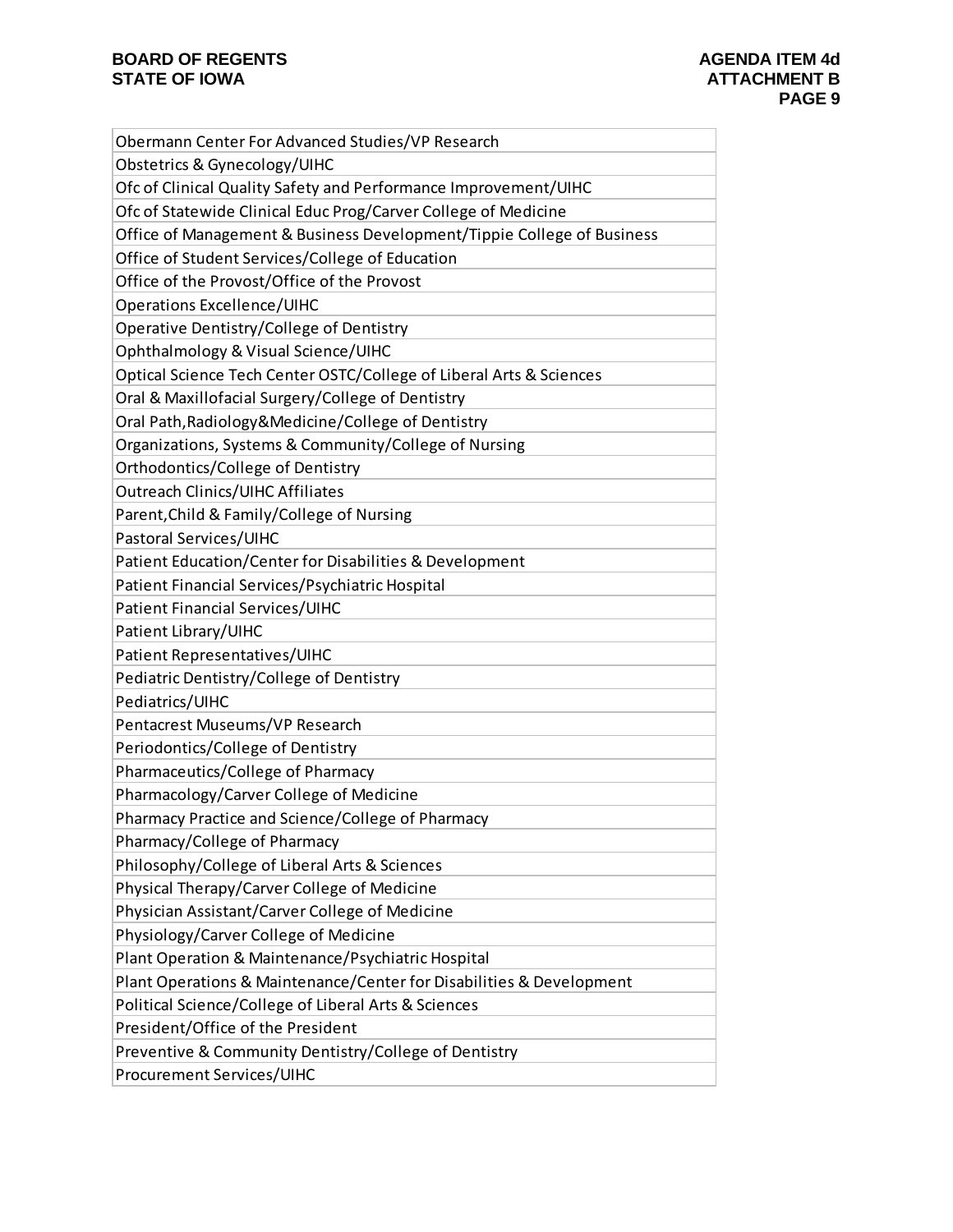| Production Units/College of Liberal Arts & Sciences               |
|-------------------------------------------------------------------|
| Project Art/UIHC                                                  |
| Prosthodontics/College of Dentistry                               |
| Provost Office Administration/Office of the Provost               |
| Psych & Quant Foundations/College of Education                    |
| Psychiatry/Psychiatric Hospital                                   |
| Psychology/Center for Disabilities & Development                  |
| Public Health Administration/College of Public Health             |
| Public Policy Center/VP Research                                  |
| Purchasing/VP Finance & Operations                                |
| Radiation Oncology/Carver College of Medicine                     |
| Radiation Oncology/UIHC                                           |
| Radiation Research Laboratory/Carver College of Medicine          |
| Rehab Therapy/UIHC                                                |
| Rehabilitation and Counselor Education/College of Education       |
| Rehabilitation Engineering/Center for Disabilities & Development  |
| Religion/College of Liberal Arts & Sciences                       |
| Report Processing/Center for Disabilities & Development           |
| Research Administration/VP Research                               |
| Research Department/College of Nursing                            |
| Research Information Systems/VP Research                          |
| Research Services Administration/VP Research                      |
| Research Support/Inst for Clinical and Translational Science      |
| Residence Hall Maintenance/Student Life                           |
| Residence Life Programs/Student Life                              |
| <b>Respiratory Care/UIHC</b>                                      |
| Retail Operations/Student Life                                    |
| Rhetoric/College of Liberal Arts & Sciences                       |
| Risk Management Office/VP Finance & Operations                    |
| Safety & Security/Center for Disabilities & Development           |
| Safety & Security/Psychiatric Hospital                            |
| Shipping-Receiving/UIHC                                           |
| Social Services/Center for Disabilities & Development             |
| Social Services/Psychiatric Hospital                              |
| Social Services/UIHC                                              |
| Social Work/College of Liberal Arts & Sciences                    |
| Sociology/College of Liberal Arts & Sciences                      |
| Spanish & Portuguese/College of Liberal Arts & Sciences           |
| Statistics & Actuarial Science/College of Liberal Arts & Sciences |
| Stead Technology Services Group/Tippie College of Business        |
| <b>Strategic Relations/UIHC</b>                                   |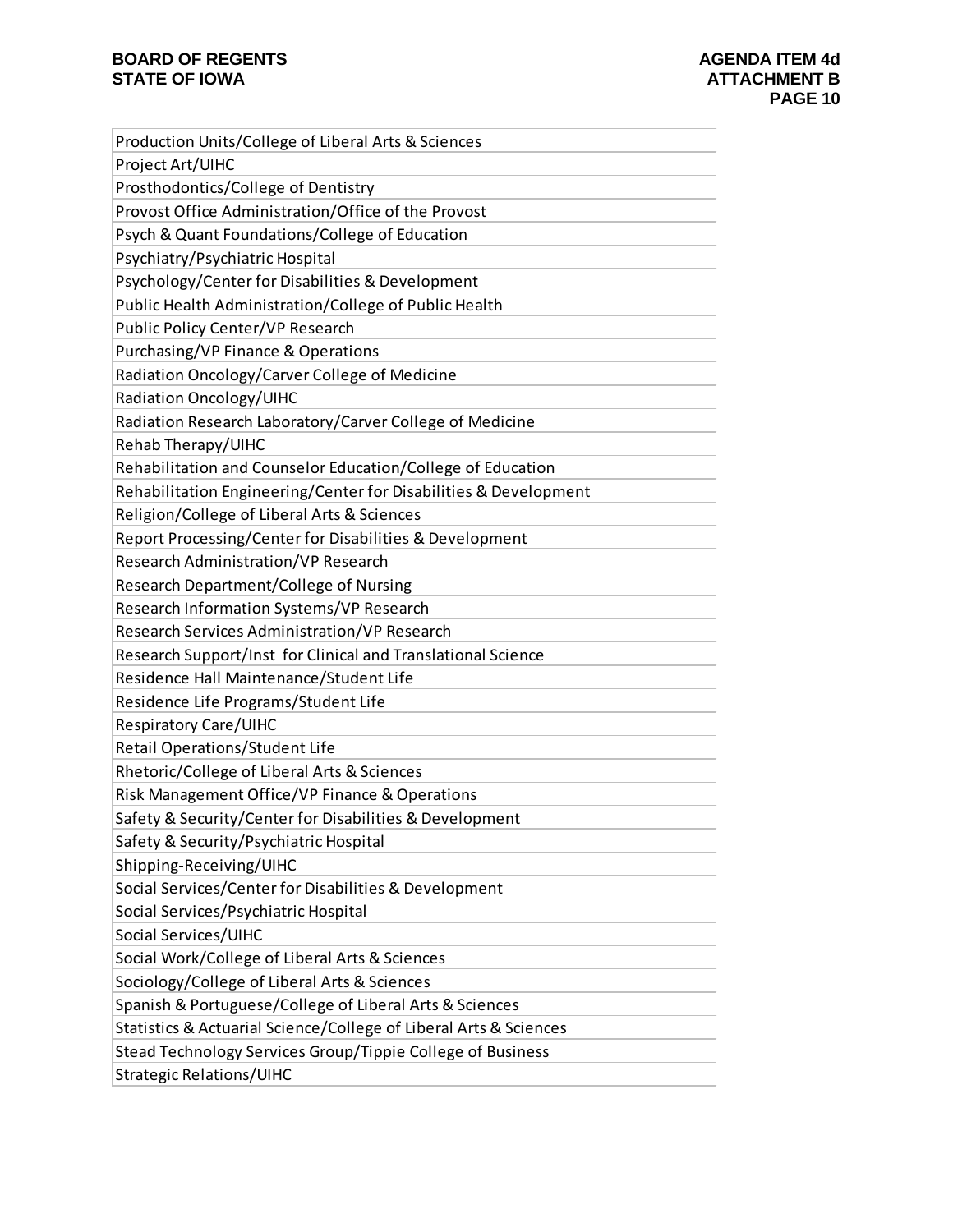| Student Disability Services/Student Life                                      |
|-------------------------------------------------------------------------------|
| Student Financial Aid Operations/Office of the Provost                        |
| Student Life/Student Life                                                     |
| Student Organizations/Student Life                                            |
| Summer Session Administration/Summer Session                                  |
| Summer Sports Program/Athletics                                               |
| Surgery/UIHC                                                                  |
| Teacher Leader Center/College of Education                                    |
| Teaching and Learning/College of Education                                    |
| Technology Innovation Center/Oakdale Campus                                   |
| Theatre Arts/College of Liberal Arts & Sciences                               |
| Training & Project Services/Center for Disabilities & Development             |
| Treasury Operations/VP Finance & Operations                                   |
| UHC Clinics/Center for Disabilities & Development                             |
| UI Center for Conferences/Continuing Education                                |
| UI Children's Hospital/UIHC                                                   |
| UI Health Plan/UIHC Affiliates                                                |
| Ul Press Office Operations/Graduate College                                   |
| Ul Research Foundation/Oakdale Campus                                         |
| UI Statewide Health Services/UIHC                                             |
| UIHC & FPP Outreach-Administration/UIHC Affiliates                            |
| UIHC Compliance Office/UIHC                                                   |
| University Apartments/Student Life                                            |
| University College/Office of the Provost                                      |
| University Communication and Marketing/VP Strategic Communication             |
| University Counseling/Student Life                                            |
| University Creative Services/VP Strategic Communication                       |
| University Employee Health Clinic/UIHC                                        |
| University Housing Administration/Student Life                                |
| University Marketing and Media Production/VP Strategic Communication          |
| University News Services/VP Strategic Communication                           |
| University Veterinarian/VP Research                                           |
| Urban & Regional Planning/Graduate College                                    |
| Urology/Carver College of Medicine                                            |
| Utilization Management/UIHC                                                   |
| Value Analysis Program/UIHC                                                   |
| Volunteer Program/UIHC                                                        |
| Women in Science and Engineering/Graduate College                             |
| Women's Resource & Action Center/Student Life                                 |
| World Languages, Literatures, and Cultures/College of Liberal Arts & Sciences |
| Writing Program/Continuing Education                                          |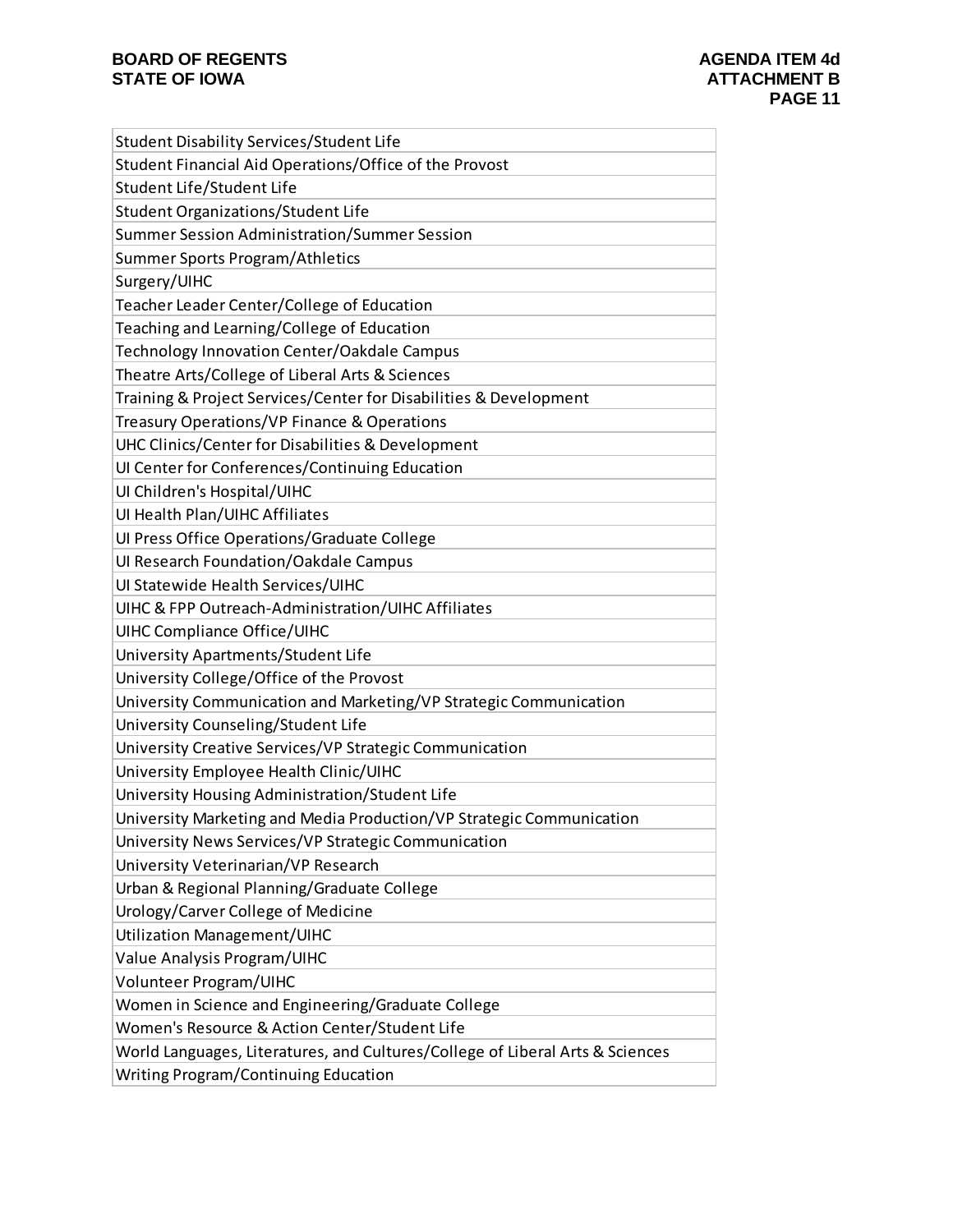### **IOWA STATE UNIVERSITY DEPARTMENTS WITH 28 OR FEWER FTE**

| <b>ACCOUNTING</b>                                 |
|---------------------------------------------------|
| AEROSPACE ENGINEERING                             |
| APPAREL ED STUDIES HOSPITALITY MGMT               |
| AG & LIFE SCI ADMINISTRATION                      |
| AG 450 FARM                                       |
| <b>AGRICULTURE COMMUNICATIONS</b>                 |
| <b>AGRICULTURAL EDUCATION &amp; STUDIES</b>       |
| <b>AGRICULTURE EXPERIMENT STATION</b>             |
| AGRICULTURAL & BIOSYSTEMS ENGR - AGLS             |
| AGRICULTURAL & BIOSYSTEMS ENGR - ENGR             |
| <b>AGRONOMY EXTENSION</b>                         |
| AIR FORCE AEROSPACE STUDIES                       |
| AIRWORTHINESS ASSURANCE CTR EXCELLENCE            |
| <b>ALUMNI ASSOCIATION</b>                         |
| <b>ANTHROPOLOGY</b>                               |
| <b>ARCHITECTURE</b>                               |
| ART & DESIGN                                      |
| <b>BAKER CENTER BIOINFORMATICS/BIOL STAT</b>      |
| BIOCHEMISTRY/BIOPHYSICS & MOLC BIOL-AGLS          |
| BIOSAFETY INST GENETICALLY MODFD AT PROD          |
| BIOCHEMISTRY/BIOPHYSICS & MOLC BIOL-LAS           |
| <b>BIOECONOMY INSTITUTE</b>                       |
| <b>BIOINFORMATICS &amp; COMPUTATIONAL BIOLOGY</b> |
| <b>BIOMEDICAL SCIENCES</b>                        |
| <b>BIOTECHNOLOGY</b>                              |
| <b>BOOKSTORE</b>                                  |
| BRENTON CENTER FOR AG INSTR TECH TRANSF           |
| <b>BUSINESS GRADUATE PROGRAM</b>                  |
| <b>BUSINESS UNDERGRADUATE PROGRAM</b>             |
| <b>BUSINESS</b>                                   |
| <b>BUSINESS ADMINISTRATION</b>                    |
| <b>BUSINESS CAREER SERVICES</b>                   |
| <b>BUSINESS SERVICES</b>                          |
| <b>CAMPUS ORGANIZATIONS</b>                       |
| CENTER FOR AGRICULTURAL & RURAL DEVELOP           |
| <b>CARRIE CHAPMAN CATT CENTER</b>                 |
| <b>CENTER FOR EXCELLENCE IN LEARN &amp; TEACH</b> |
| <b>CENTRAL STORES</b>                             |
| <b>CHEMICAL &amp; BIOLOGICAL ENGINEERING</b>      |
| <b>CHEMISTRY STORES</b>                           |
| <b>CHILD CARE SERVICES</b>                        |
| HUMAN SCIENCES DISTANCE EDUCATION                 |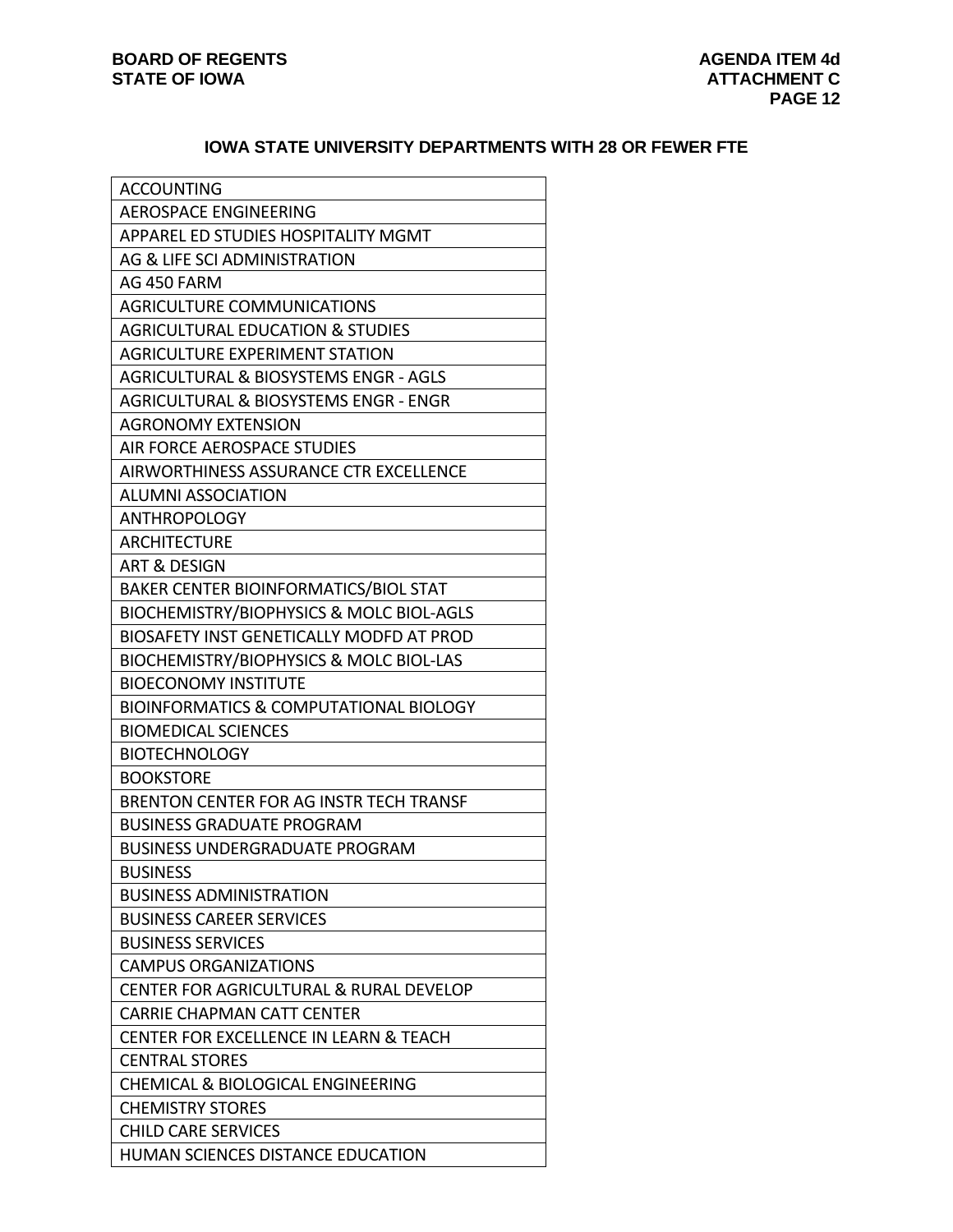| <b>CENTER FOR INDUSTRIAL RESEARCH &amp; SERVICE</b> |
|-----------------------------------------------------|
| CIVIL, CONSTRUCTION & ENVIRONMENTAL ENG             |
| <b>COMMUNICATIONS &amp; EXTERNAL RELATIONS</b>      |
| <b>COMMUNITY &amp; REGIONAL PLANNING</b>            |
| <b>COMMUNITIES - EXTENSION</b>                      |
| <b>COMPUTER SCIENCE</b>                             |
| CONFERENCE PLANNING & MANAGEMENT                    |
| <b>CONTINUING ED</b>                                |
| COOPERATIVE EXTENSION ADMINISTRATION                |
| <b>COOPERATIVE EXTENSION FIELD</b>                  |
| <b>STUDENT COUNSELING SERVICE</b>                   |
| CENTER FOR AGRICULTURAL LAW & TAXATION              |
| <b>CENTER FOR BIORENEWABLE CHEMICALS</b>            |
| <b>CENTER FOR BUILDING ENERGY RESEARCH</b>          |
| <b>CENTER FOR CROPS UTILIZATION RESEARCH</b>        |
| CENTER FOR EXCELLENCE/SCI, MATH ENGR ED             |
| <b>CENTER FOR CATALYSIS</b>                         |
| CENTER FOR NONDESTRUCTIVE EVALUATION                |
| <b>CENTER FOR PHYSICAL &amp; COMPUTATIONAL MATH</b> |
| <b>CENTER FOR PLANT BREEDING</b>                    |
| CENTER FOR SURVEY STAT/METHODOLOGY                  |
| CENTER FOR SUSTAINABLE ENVIRONMENTAL TCH            |
| CENTER FOR TECHNOLOGY LEARNING & TEACH              |
| CENTER FOR FOOD SECURITY/PUBLIC HEALTH              |
| <b>CURRICULUM &amp; INSTRUCTION</b>                 |
| <b>DESIGN ADMINISTRATION</b>                        |
| <b>DESIGN EXTENSION</b>                             |
| <b>DESIGN STUDIES</b>                               |
| DESTINATION IOWA STATE-NEW STUDENT PRGMS            |
| ECONOMICS-AGLS                                      |
| <b>ECONOMICS - LAS</b>                              |
| EDUCATIONAL LEADERSHIP & POLICY STUDIES             |
| <b>EDUCATIONAL TALENT SEARCH</b>                    |
| ECOLOGY/EVOLUTION & ORGANISMAL BIOL-AGLS            |
| ECOLOGY, EVOLUTION & ORGANISMAL BIOL-LAS            |
| <b>EGG INDUSTRY CENTER</b>                          |
| ELECTRICAL AND COMPUTER ENGINEERING                 |
| ENGINEERING ACADEMIC/STUDENT AFFAIRS                |
| <b>ENGINEERING ONLINE LEARNING</b>                  |
| <b>ENGINEERING RESEARCH INSTITUTE</b>               |
| <b>ENGINEERING ADMINISTRATION</b>                   |
| <b>ENGLISH</b>                                      |
| <b>ENGINEERING COLLEGE RELATIONS</b>                |
| <b>ENGINEERING TECHNOLOGY SUPPORT</b>               |
| <b>ENROLLMENT SERVICES</b>                          |
|                                                     |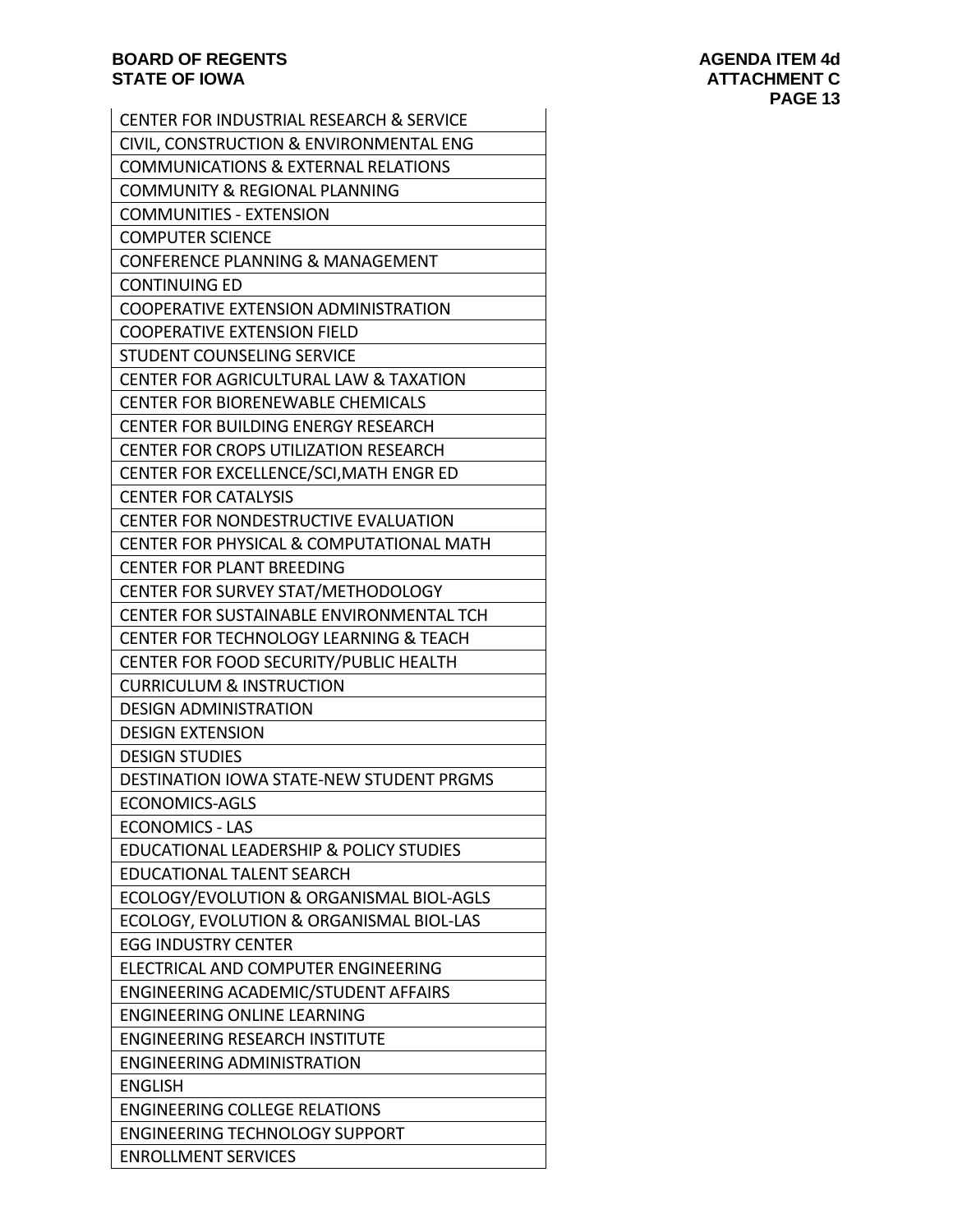| <b>ENTOMOLOGY</b>                                   |
|-----------------------------------------------------|
| <b>ENVIRONMENTAL PROGRAMS</b>                       |
| <b>EQUAL OPPORTUNITY AND COMPLIANCE</b>             |
| <b>EXECUTIVE VICE PRESIDENT &amp; PROVOST</b>       |
| <b>EXTENSION DISTRIBUTION</b>                       |
| <b>EXTENSION IT</b>                                 |
| <b>FINANCE</b>                                      |
| <b>FINANCE EXTENSION</b>                            |
| <b>FIRE SERVICE TRAINING BUREAU</b>                 |
| <b>FOOD SCIENCE &amp; HUMAN NUTRITION - AGLS</b>    |
| <b>FOOD SCIENCE &amp; HUMAN NUTRITION-H SCI</b>     |
| GENETICS/DEVELOPMENT & CELL BIOLOGY-AGLS            |
| GENETICS, DEVELOPMENT & CELL BIOLOGY-LAS            |
| <b>GENETICS INTERDISCIPLINARY</b>                   |
| <b>GEOLOGICAL AND ATMOSPHERIC SCIENCES</b>          |
| <b>GLOBAL AGRICULTURE PROGRAMS</b>                  |
| <b>GLOBAL RESOURCE SYSTEMS</b>                      |
| <b>GOVERNMENT RELATIONS</b>                         |
| <b>GRADUATE COLLEGE</b>                             |
| GREENLEE SCHOOL JOURNALISM/COMMUNICATION            |
| HUMAN SCIENCES ADMINISTRATION                       |
| HUMAN SCIENCES STUDENT SERVICES                     |
| <b>HISTORY</b>                                      |
| <b>HONORS PROGRAM-PRV</b>                           |
|                                                     |
| <b>HORTICULTURE</b>                                 |
| INFORMATION INFRASTRUCTURE INIT                     |
| <b>IOWA BEEF CENTER</b>                             |
| IOWA CROP IMPROVE/COMMITTEE FOR AG DVMT             |
| IOWA CENTER FOR ADVANCED NEUROTOXICOLOGY            |
| <b>IOWA PORK INDUSTRY CENTER</b>                    |
| <b>INDUSTRIAL &amp; MANUFACTURING SYSTEMS ENGR</b>  |
| <b>INFORMATION ASSURANCE CTR</b>                    |
| <b>INSTITUTE FOR DESIGN RESEARCH &amp; OUTREACH</b> |
| <b>INSTITUTIONAL RESEARCH</b>                       |
| INSTITUTE FOR SOCIAL BEHAVIORAL RESEARCH            |
| <b>INTENSIVE ENGLISH &amp; ORIENTATION PROGRAM</b>  |
| <b>INTERNAL AUDIT</b>                               |
| <b>INTERNATIONAL PROGRAMS</b>                       |
| <b>INTERNATIONAL STUDENTS &amp; SCHOLARS</b>        |
| <b>INTERDISCIPLINARY GRADUATE STUDIES</b>           |
| <b>IOWA ENERGY CENTER</b>                           |
| <b>INSTITUTE FOR PHYSICAL RESEARCH &amp; TECH</b>   |
| IPRT COMPANY ASSISTANCE CONTRACT RESRCH             |
| <b>ISU PAPPAJOHN CTR FOR ENTREPRENEURSHIP</b>       |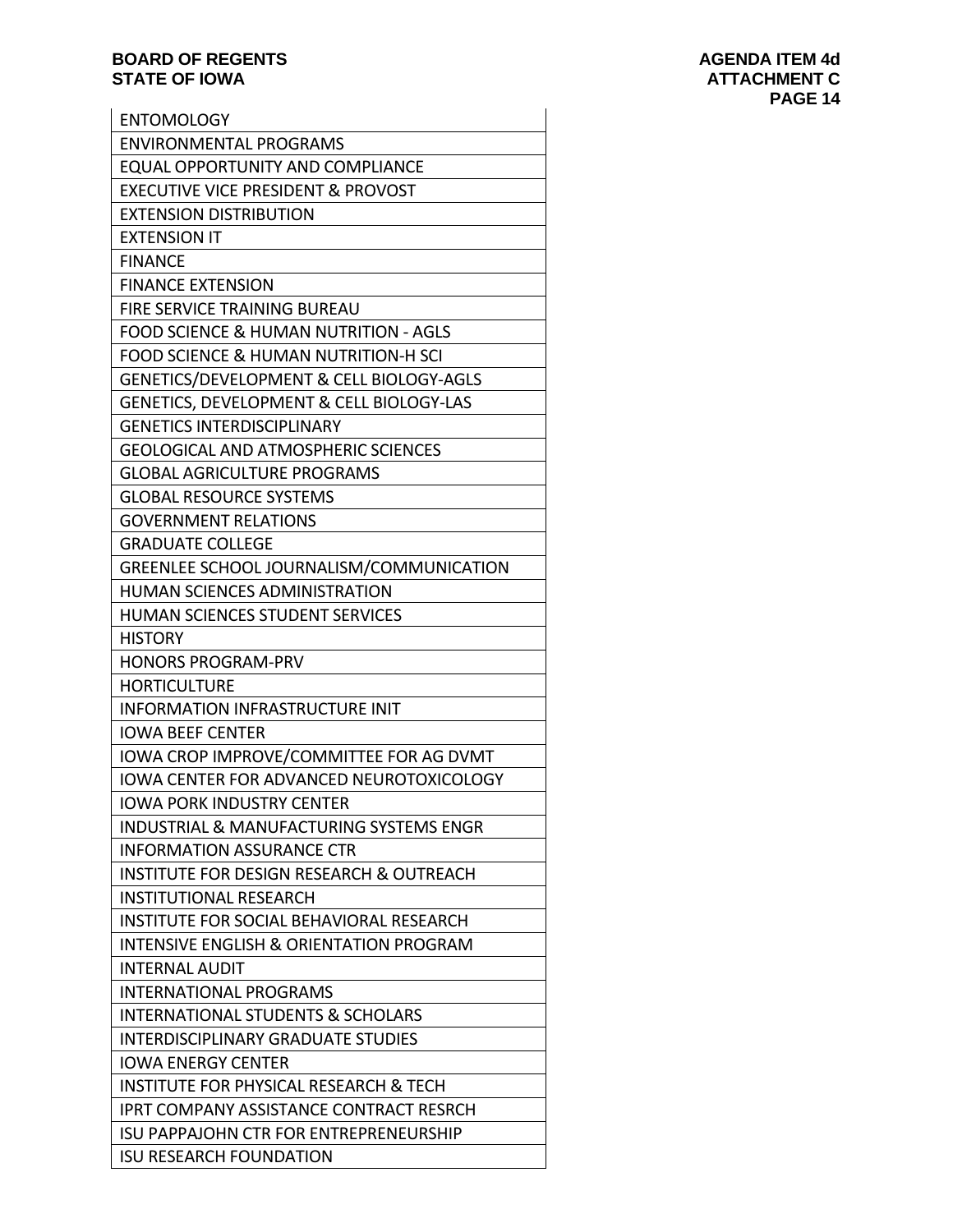| <b>ISU RESEARCH PARK</b>                        |
|-------------------------------------------------|
| IT SERVICES ACADEMIC TECHNOLOGIES               |
| IT SERVICES ADMINISTRATIVE SERVICES             |
| IT SERVICES OFFICE OF CIO                       |
| <b>IT SERVICES CUSTOMER SERVICES</b>            |
| IT SERVICES NETWORKS & COMMUNICATIONS           |
| IT SERVICES SECURITY AND POLICIES               |
| JOURNALISM & MASS COMMUNICATION                 |
| <b>KINESIOLOGY</b>                              |
| LANDSCAPE ARCHITECTURE                          |
| LIBERAL ARTS & SCIENCES ADMINISTRATION          |
| LIBERAL ARTS & SCIENCES CROSS DISCPL ST         |
| LIBERAL ARTS & SCIENCES CAREER SERVICES         |
| LIBERAL ARTS & SCI STUDENT ACADEMIC SRV         |
| <b>LEOPOLD CENTER</b>                           |
| <b>MANAGEMENT</b>                               |
| <b>MARKETING</b>                                |
| <b>MATERIALS PREPARATION CENTER</b>             |
| <b>MATERIALS SCIENCE &amp; ENGINEERING</b>      |
| <b>MATHEMATICS</b>                              |
| <b>MICROELECTRONICS RESEARCH CENTER</b>         |
| <b>MECHANICAL ENGINEERING</b>                   |
| <b>MICROBIOLOGY</b>                             |
| <b>MIDWEST PLAN SERVICE</b>                     |
| <b>MILITARY SCIENCE &amp; TACTICS</b>           |
| <b>MOLECULAR BIOLOGY BUILDING</b>               |
| MULTICULTURAL STUDENT AFFAIRS                   |
| <b>MUSIC AND THEATRE</b>                        |
| NATURAL RESOURCE ECOLOGY AND MANAGEMENT         |
| <b>NAVAL SCIENCE</b>                            |
| <b>NUTRITION &amp; WELLNESS RESEARCH CENTER</b> |
| <b>NUTRITIONAL SCIENCES</b>                     |
| OFFICE OF INTELLCTL PROP & TECH TRANSFER        |
| <b>OMBUDS OFFICE</b>                            |
| <b>ORIENTATION - NEW STUDENT PROGRAMS</b>       |
| <b>PARKING</b>                                  |
| PHILOSOPHY & RELIGIOUS STUDIES                  |
| PHYSICS & ASTRONOMY                             |
| PLANT PATHOLOGY                                 |
| PLANT BIOLOGY                                   |
| <b>PLANT PATHOLOGY</b>                          |
| PLANT SCIENCES INSTITUTE                        |
| POLITICAL SCIENCE                               |
| <b>PRESIDENT</b>                                |
| PARTNERSHIPS IN PREVENTION SCIENCE INST         |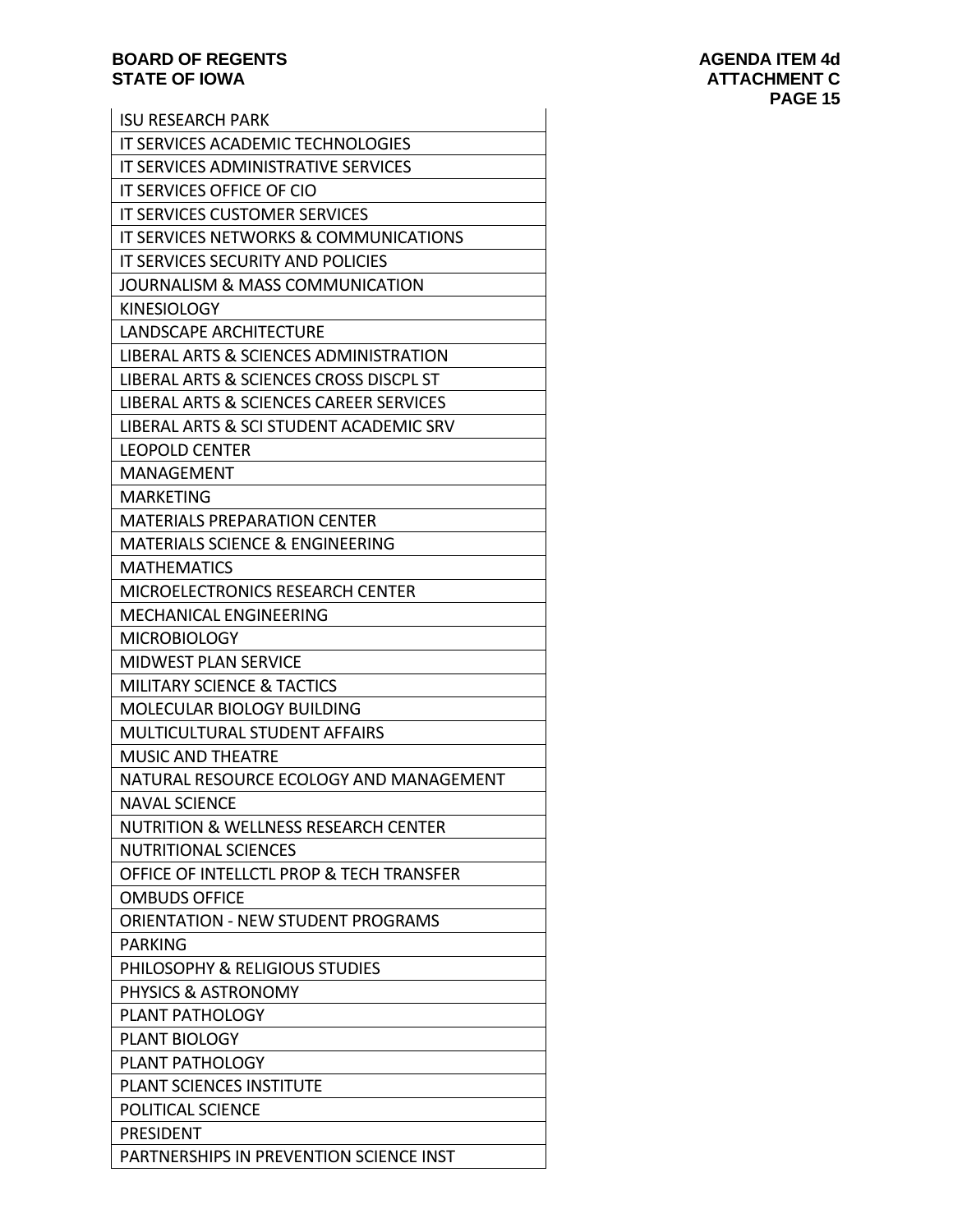| <b>PSYCHOLOGY</b>                               |
|-------------------------------------------------|
| <b>PURCHASING</b>                               |
| PROG FOR WOMEN IN SCIENCE & ENGR                |
| <b>RECEIVABLES OFFICE</b>                       |
| <b>RECREATION SERVICES</b>                      |
| <b>REIMAN GARDENS-VPBF</b>                      |
| <b>RESIDENCE LIFE</b>                           |
| RESEARCH INSTITUTE FOR STUDIES IN EDUC          |
| RISK MANAGEMENT                                 |
| OFFICE FOR RESPONSIBLE RESEARCH                 |
| SEED SCIENCE CENTER - EXPERIMENT STATION        |
| SEED SCIENCE CENTER - EXTENSION                 |
| SMALL BUSINESS DEVELOPMENT CENTER               |
| <b>SOCIOLOGY</b>                                |
| SOCIOLOGY - AGLS                                |
| SOCIOLOGY - LAS                                 |
| SPONSORED PROGRAMS ACCOUNTING                   |
| SPONSORED PROGRAMS                              |
| SURVEY AND BEHAVIORAL RESEARCH SERVICES         |
| STATISTICAL LABORATORY                          |
| <b>STATISTICS</b>                               |
| <b>STUDENT FINANCIAL AID</b>                    |
| STUDENT SUPPORT SERVICES PROGRAM                |
| STUDY ABROAD CENTER                             |
| <b>SUPPLY CHAIN &amp; INFORMATION SYSTEMS</b>   |
| <b>OFFICE OF SUSTAINABILITY</b>                 |
| <b>CENTER FOR SUSTAINABLE RURAL LIVELIHOODS</b> |
| <b>TEACHER EDUCATION</b>                        |
| <b>TRANSPORTATION SERVICES</b>                  |
| TREASURER                                       |
| UNIVERSITY COUNSEL                              |
| UNIVERSITY MARKETING & PROMOTIONS               |
| UNIVERSITY MUSEUMS                              |
| UNIVERSITY RELATIONS                            |
| <b>UPWARD BOUND</b>                             |
| UTILITIES ENTERPRISE-FPM                        |
| VALUE ADDED AGRICULTURE-EXTENSION               |
| <b>VEENKER MEMORIAL GOLF COURSE</b>             |
| <b>VETERINARY CLINICAL SCIENCES</b>             |
| <b>VETERINARY DIAGNOSTIC LABORATORY</b>         |
| <b>VETERINARY MEDICINE ADMINISTRATION</b>       |
| VET MICROBIOLOGY & PREVENTIVE MEDICINE          |
| <b>VETERINARY PATHOLOGY</b>                     |
| VICE PRESIDENT BUSINESS & FINANCE               |
| <b>VICE PRESIDENT STUDENT AFFAIRS</b>           |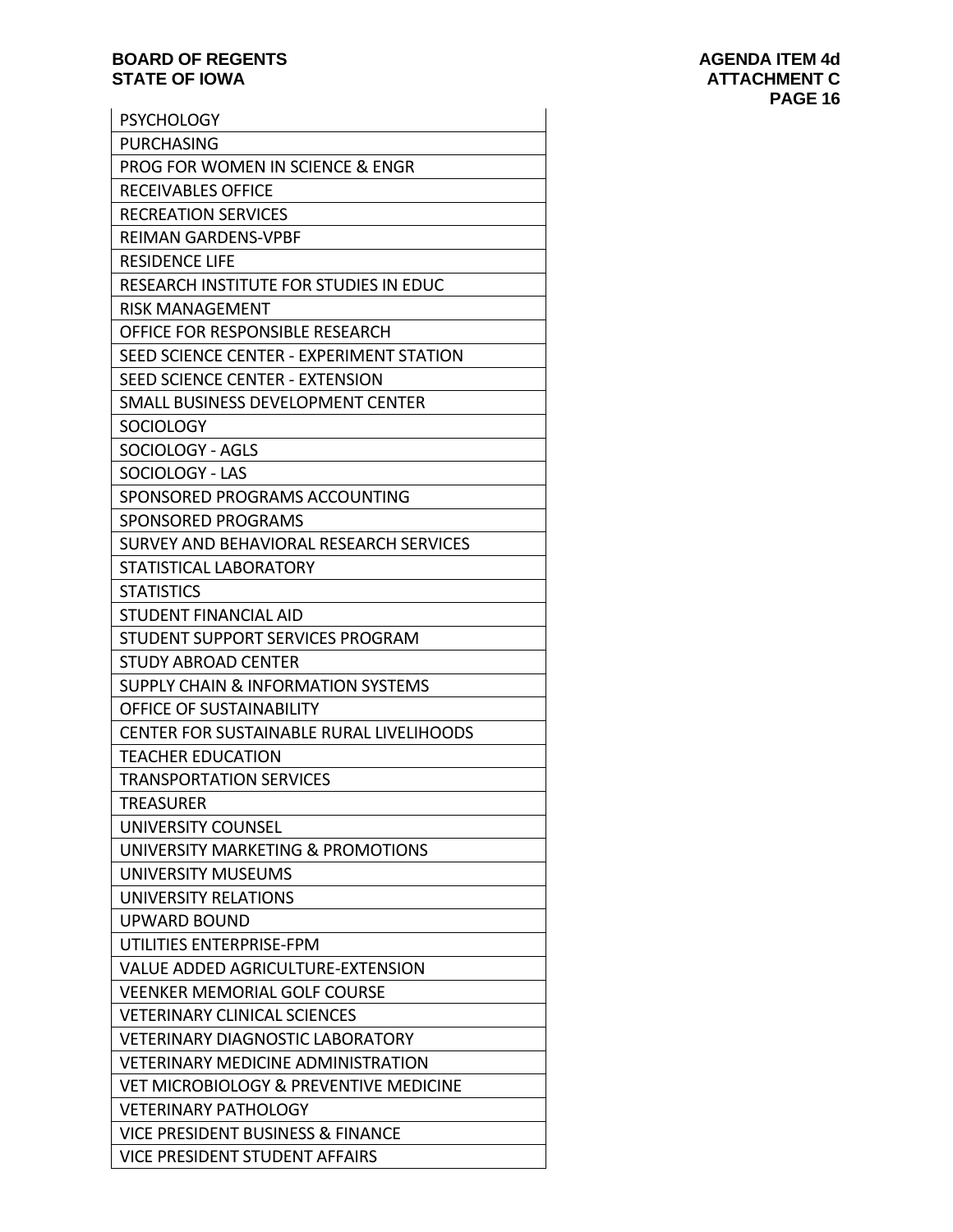| VICE PRESIDENT FOR RESEARCH & ECON DEVEL   |
|--------------------------------------------|
| <b>VIRTUAL REALITY APPLICATIONS CENTER</b> |
| WOI RADIO                                  |
| <b>WOMENS STUDIES</b>                      |
| <b>WORLD LANGUAGES AND CULTURES</b>        |
| <b>ACCOUNTING</b>                          |
|                                            |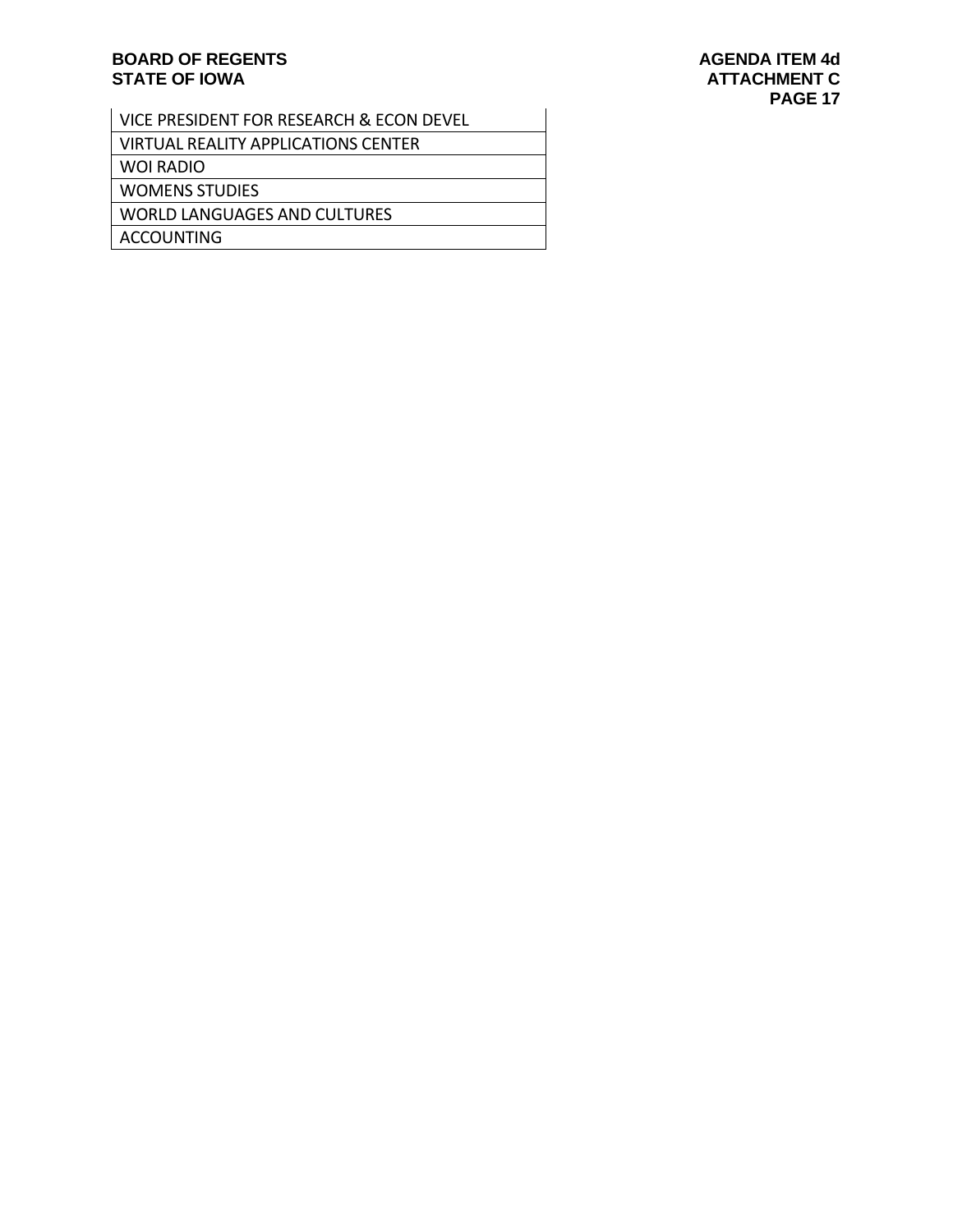**UNIVERSITY OF NORTHERN IOWA DEPARTMENTS WITH 28 OR FEWER FTE** 

**Academic Advising Academic Learning Center Accounting Admissions AF – Technology Services Applied Human Sciences, School of Art Biology Broadcasting Services Business Operations Career Services Center for Early Developmental Education Center for Energy & Environmental Education Center for Multicultural Education Center for Social & Behavioral Research Center for Social & Behavioral Sciences Chemistry & Biochemistry Child Development Center Classic Upward Bound College of Business Admin Support Services College of Business Administration College of Education College of Education Student Advising College of Humanities & Fine Arts College of Natural Sciences Communication Sciences & Disorders Communication Studies Compliance & Equity Management Computer Science Continuing Education & Special Programs Counseling Center Culture & Intensive English Program Curriculum & Instruction Disability Services Earth Science Economics Educational Leadership, Counseling, & Postsecondary Education Educational Opportunity Center Educational Psychology & Foundations Educational Talent Search English Language & Literature Environmental Health & Safety Environmental Science Programs EOP/SCS Executive Vice President & Provost Finance Financial Accounting & Reporting Services Financial Aid Gallagher-Bluedorn Performing Arts Center Geography Graduate College History**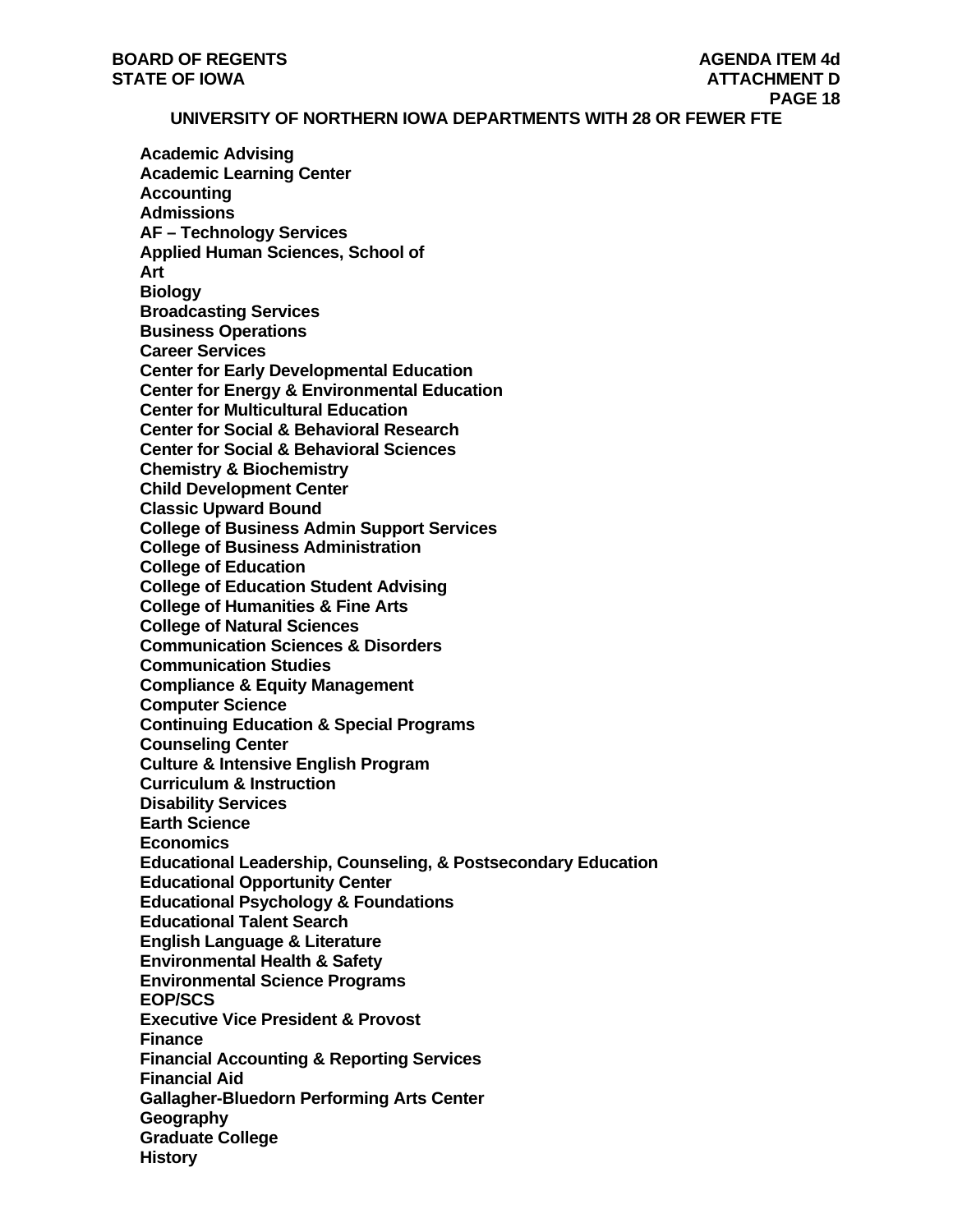**PAGE 19** 

**Human Resource Services IA Math Science Educational Partnership Individual Studies Industrial Technology Institutional Research Internal Audit International Programs International Services Instructional Resources & Technology Services Management Marketing Mathematics Maucker Union Administration Military Science McNair Scholars Modern Languages Museums & Collections Music, School of Northern Iowan Office of Academic Assessment Office of Student Field Experiences Philosophy & World Religions Physics Political Science President's Office Print Services Psychology Public Policy Program Public Safety R&D School Recycling & Reuse Technology Transfer Center Registrar's Office Science Education Social Work Sociology, Anthropology & Criminology Southwest Iowa Regents Center Special Assistant to President/Board & Governmental Relations Special Education Sponsored Programs Student Health Clinic Student Health Clinic Administration Student Health Clinic Lab Student Health Clinic Patient Care Student Health Clinic Patient Records Student Health Clinic Pharmacy Student Support Services Study Abroad Center Tallgrass Prairie Center Theatre UNI Center for Urban Education UNI-Dome Concessions UNI-Dome Operations UNItix University Counsel**